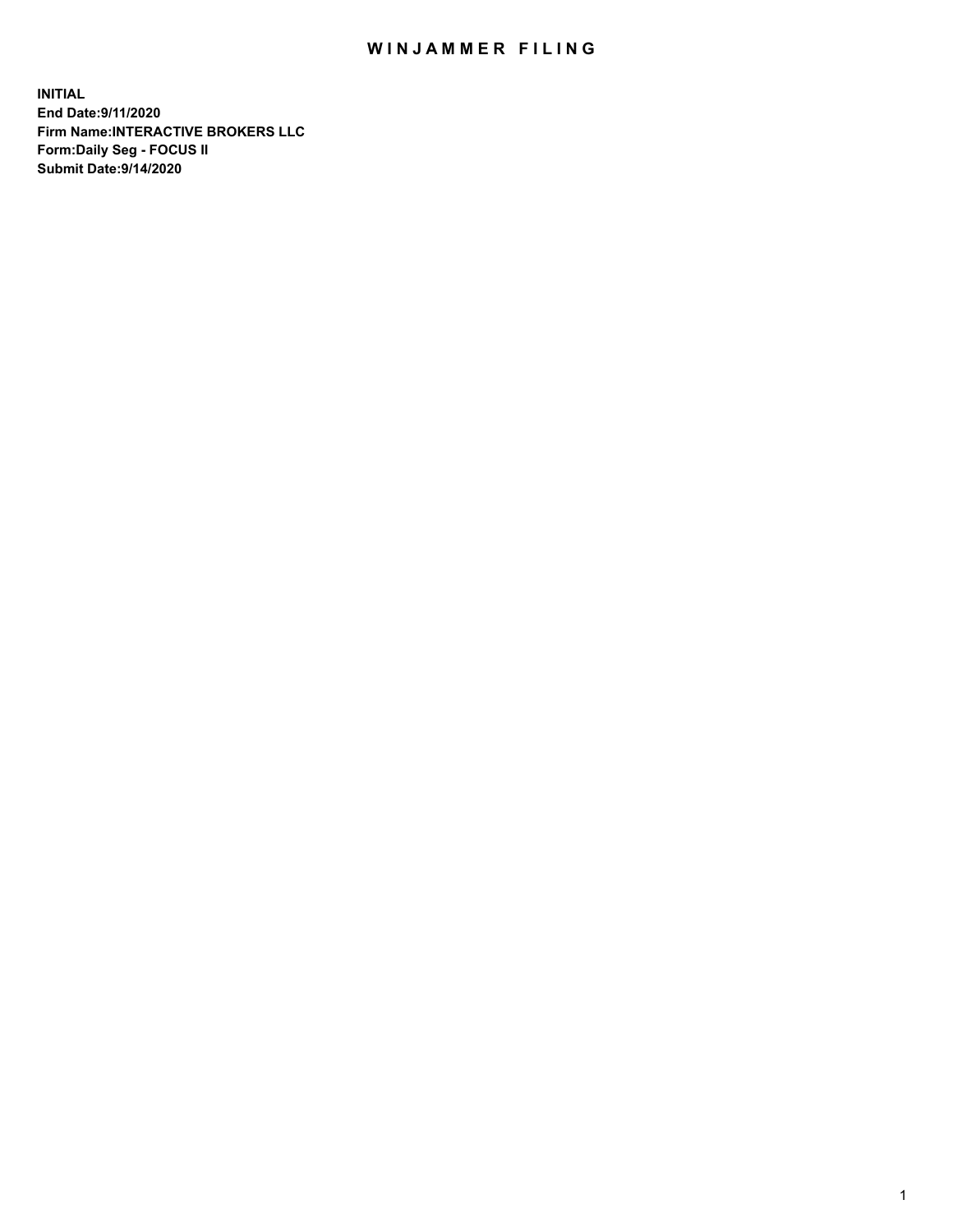**INITIAL End Date:9/11/2020 Firm Name:INTERACTIVE BROKERS LLC Form:Daily Seg - FOCUS II Submit Date:9/14/2020 Daily Segregation - Cover Page**

| Name of Company                                                                                                                                                                                                                                                                                                                | <b>INTERACTIVE BROKERS LLC</b>                                                   |  |
|--------------------------------------------------------------------------------------------------------------------------------------------------------------------------------------------------------------------------------------------------------------------------------------------------------------------------------|----------------------------------------------------------------------------------|--|
| <b>Contact Name</b>                                                                                                                                                                                                                                                                                                            | James Menicucci                                                                  |  |
| <b>Contact Phone Number</b>                                                                                                                                                                                                                                                                                                    | 203-618-8085                                                                     |  |
| <b>Contact Email Address</b>                                                                                                                                                                                                                                                                                                   | jmenicucci@interactivebrokers.c<br>om                                            |  |
| FCM's Customer Segregated Funds Residual Interest Target (choose one):<br>a. Minimum dollar amount: ; or<br>b. Minimum percentage of customer segregated funds required:% ; or<br>c. Dollar amount range between: and; or<br>d. Percentage range of customer segregated funds required between:% and%.                         | <u>0</u><br>$\overline{\mathbf{0}}$<br>155,000,000 245,000,000<br>0 <sub>0</sub> |  |
| FCM's Customer Secured Amount Funds Residual Interest Target (choose one):<br>a. Minimum dollar amount: ; or<br>b. Minimum percentage of customer secured funds required:% ; or<br>c. Dollar amount range between: and; or<br>d. Percentage range of customer secured funds required between:% and%.                           | <u>0</u><br>$\overline{\mathbf{0}}$<br>80,000,000 120,000,000<br>0 <sub>0</sub>  |  |
| FCM's Cleared Swaps Customer Collateral Residual Interest Target (choose one):<br>a. Minimum dollar amount: ; or<br>b. Minimum percentage of cleared swaps customer collateral required:% ; or<br>c. Dollar amount range between: and; or<br>d. Percentage range of cleared swaps customer collateral required between:% and%. | <u>0</u><br>$\underline{\mathbf{0}}$<br>0 <sub>0</sub><br>0 <sub>0</sub>         |  |

Attach supporting documents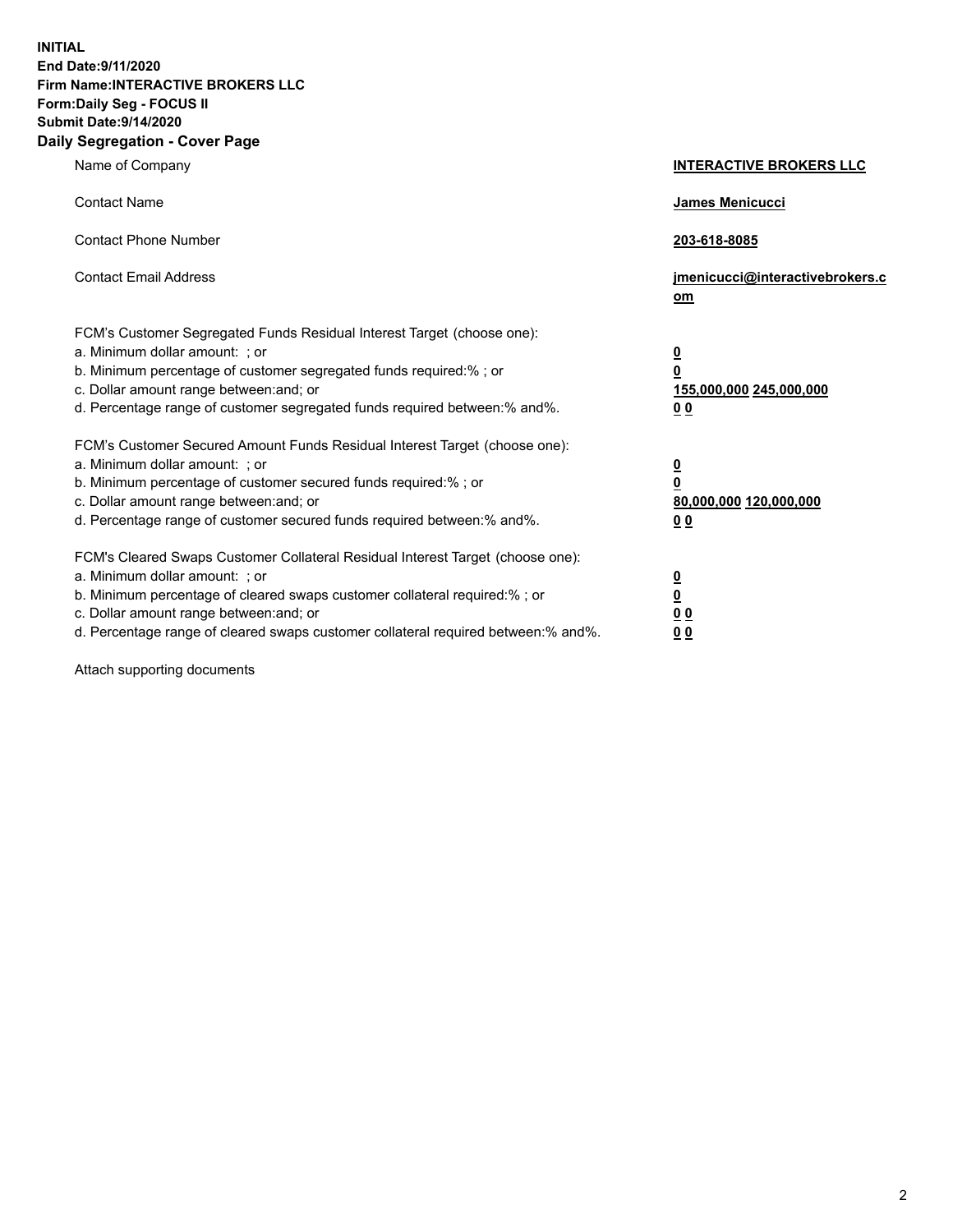**INITIAL End Date:9/11/2020 Firm Name:INTERACTIVE BROKERS LLC Form:Daily Seg - FOCUS II Submit Date:9/14/2020 Daily Segregation - Secured Amounts**

## Foreign Futures and Foreign Options Secured Amounts Amount required to be set aside pursuant to law, rule or regulation of a foreign government or a rule of a self-regulatory organization authorized thereunder **0** [7305] 1. Net ledger balance - Foreign Futures and Foreign Option Trading - All Customers A. Cash **608,960,097** [7315] B. Securities (at market) **0** [7317] 2. Net unrealized profit (loss) in open futures contracts traded on a foreign board of trade **-8,478,669** [7325] 3. Exchange traded options a. Market value of open option contracts purchased on a foreign board of trade **2,919,044** [7335] b. Market value of open contracts granted (sold) on a foreign board of trade **-1,407,339** [7337] 4. Net equity (deficit) (add lines 1. 2. and 3.) **601,993,133** [7345] 5. Account liquidating to a deficit and account with a debit balances - gross amount **6,258** [7351] Less: amount offset by customer owned securities **0** [7352] **6,258** [7354] 6. Amount required to be set aside as the secured amount - Net Liquidating Equity Method (add lines 4 and 5) **601,999,391** [7355] 7. Greater of amount required to be set aside pursuant to foreign jurisdiction (above) or line 6. **601,999,391** [7360] FUNDS DEPOSITED IN SEPARATE REGULATION 30.7 ACCOUNTS 1. Cash in banks A. Banks located in the United States **82,663,837** [7500] B. Other banks qualified under Regulation 30.7 **0** [7520] **82,663,837** [7530] 2. Securities A. In safekeeping with banks located in the United States **499,852,000** [7540] B. In safekeeping with other banks qualified under Regulation 30.7 **0** [7560] **499,852,000** [7570] 3. Equities with registered futures commission merchants A. Cash **0** [7580] B. Securities **0** [7590] C. Unrealized gain (loss) on open futures contracts **0** [7600] D. Value of long option contracts **0** [7610] E. Value of short option contracts **0** [7615] **0** [7620] 4. Amounts held by clearing organizations of foreign boards of trade A. Cash **0** [7640] B. Securities **0** [7650] C. Amount due to (from) clearing organization - daily variation **0** [7660] D. Value of long option contracts **0** [7670] E. Value of short option contracts **0** [7675] **0** [7680] 5. Amounts held by members of foreign boards of trade A. Cash **142,066,906** [7700] B. Securities **0** [7710] C. Unrealized gain (loss) on open futures contracts **-4,207,515** [7720] D. Value of long option contracts **2,919,044** [7730] E. Value of short option contracts **-1,407,339** [7735] **139,371,096** [7740] 6. Amounts with other depositories designated by a foreign board of trade **0** [7760] 7. Segregated funds on hand **0** [7765] 8. Total funds in separate section 30.7 accounts **721,886,933** [7770] 9. Excess (deficiency) Set Aside for Secured Amount (subtract line 7 Secured Statement Page 1 from Line 8) **119,887,542** [7380] 10. Management Target Amount for Excess funds in separate section 30.7 accounts **80,000,000** [7780] 11. Excess (deficiency) funds in separate 30.7 accounts over (under) Management Target **39,887,542** [7785]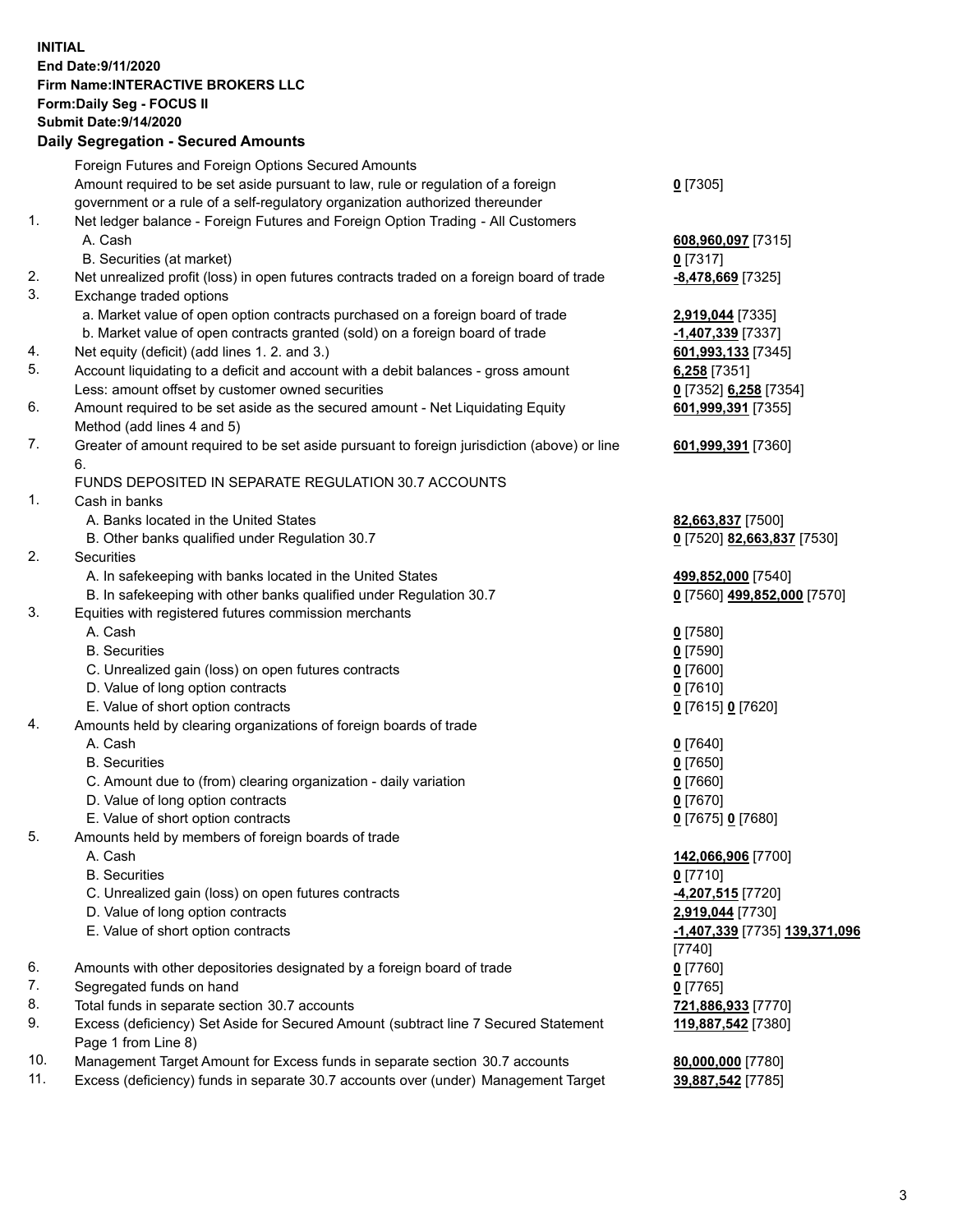**INITIAL End Date:9/11/2020 Firm Name:INTERACTIVE BROKERS LLC Form:Daily Seg - FOCUS II Submit Date:9/14/2020 Daily Segregation - Segregation Statement** SEGREGATION REQUIREMENTS(Section 4d(2) of the CEAct) 1. Net ledger balance A. Cash **5,606,085,817** [7010] B. Securities (at market) **0** [7020] 2. Net unrealized profit (loss) in open futures contracts traded on a contract market **-71,900,088** [7030] 3. Exchange traded options A. Add market value of open option contracts purchased on a contract market **292,794,434** [7032] B. Deduct market value of open option contracts granted (sold) on a contract market **-242,651,059** [7033] 4. Net equity (deficit) (add lines 1, 2 and 3) **5,584,329,104** [7040] 5. Accounts liquidating to a deficit and accounts with debit balances - gross amount **6,309,628** [7045] Less: amount offset by customer securities **0** [7047] **6,309,628** [7050] 6. Amount required to be segregated (add lines 4 and 5) **5,590,638,732** [7060] FUNDS IN SEGREGATED ACCOUNTS 7. Deposited in segregated funds bank accounts A. Cash **1,268,195,539** [7070] B. Securities representing investments of customers' funds (at market) **2,558,505,330** [7080] C. Securities held for particular customers or option customers in lieu of cash (at market) **0** [7090] 8. Margins on deposit with derivatives clearing organizations of contract markets A. Cash **6,771,281** [7100] B. Securities representing investments of customers' funds (at market) **1,913,363,854** [7110] C. Securities held for particular customers or option customers in lieu of cash (at market) **0** [7120] 9. Net settlement from (to) derivatives clearing organizations of contract markets **-2,035,803** [7130] 10. Exchange traded options A. Value of open long option contracts **292,612,407** [7132] B. Value of open short option contracts **-242,605,639** [7133] 11. Net equities with other FCMs A. Net liquidating equity **0** [7140] B. Securities representing investments of customers' funds (at market) **0** [7160] C. Securities held for particular customers or option customers in lieu of cash (at market) **0** [7170] 12. Segregated funds on hand **0** [7150] 13. Total amount in segregation (add lines 7 through 12) **5,794,806,969** [7180] 14. Excess (deficiency) funds in segregation (subtract line 6 from line 13) **204,168,237** [7190] 15. Management Target Amount for Excess funds in segregation **155,000,000** [7194]

16. Excess (deficiency) funds in segregation over (under) Management Target Amount Excess

**49,168,237** [7198]